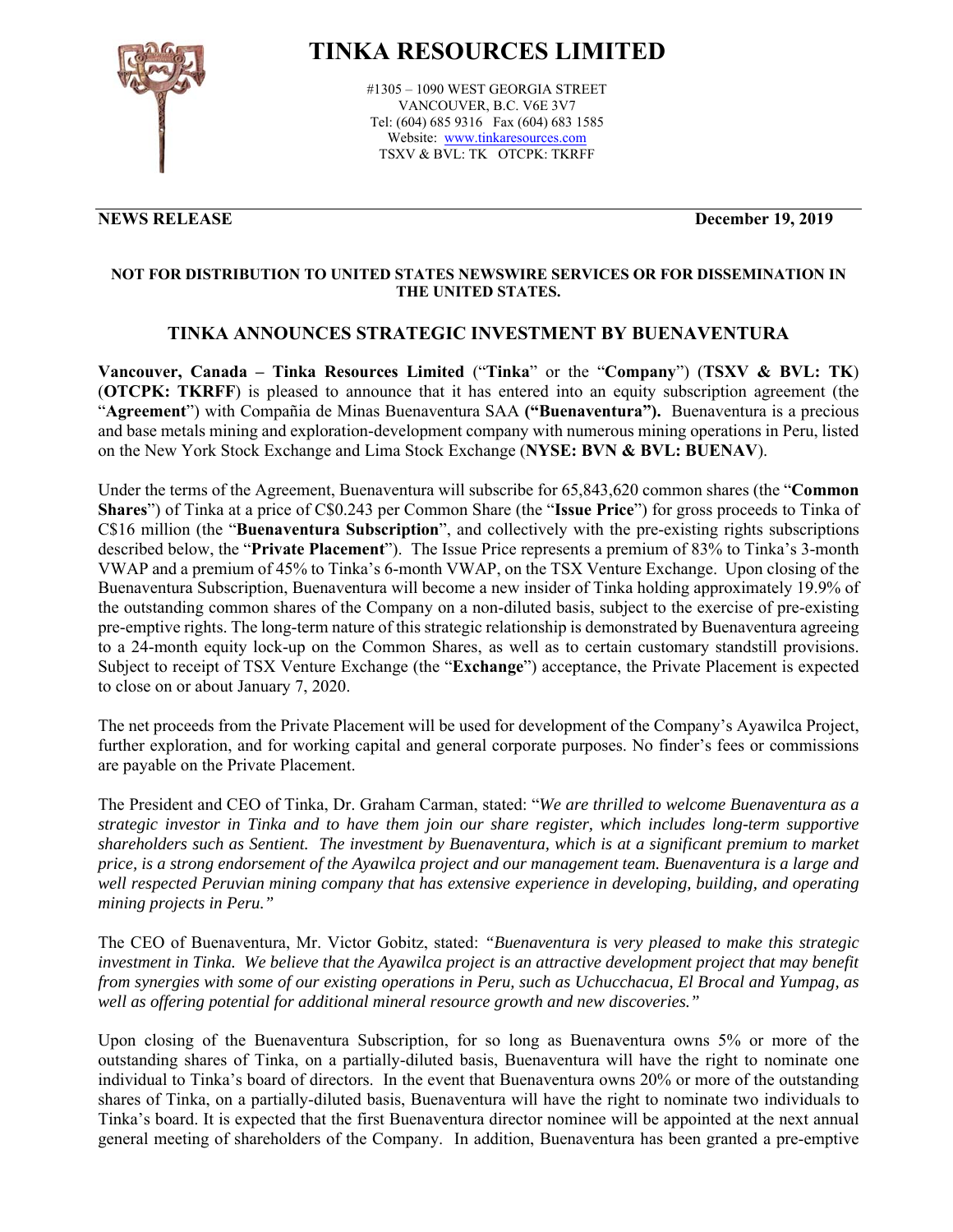right to maintain its percentage interest in the outstanding shares of Tinka, in connection with any future issuances of Tinka securities, subject to certain exclusions.

Sentient Global Resources Fund IV, LP ("**Sentient IV**"), an Insider of the Company, has exercised its preexisting participation rights in respect of the Private Placement. As a result, Sentient IV will subscribe for a minimum of 10,288,066 Common Shares in the Private Placement at the Issue Price (the "**Sentient Subscription**") for additional gross proceeds to Tinka of C\$2.5 million. Upon closing of the Private Placement and assuming no additional pre-emptive rights are exercised, it is anticipated that Sentient IV will hold an aggregate of 74,036,831 common shares of Tinka or approximately 21.7% of the Company's outstanding common shares, and approximately 22.5% on a partially-diluted basis assuming only Sentient IV warrants are exercised. As a result of the exercise of Sentient IV's pre-emptive right, and on the assumption no additional rights are exercised, it is anticipated that Buenaventura will hold 19.3% of of the outstanding common shares of the Company on a non-diluted basis, upon closing of the Private Placement.

It is not known at this time if additional pre-existing pre-emptive rights will be exercised. In the event that additional pre-emptive rights are exercised, Tinka may issue up to an additional 12 million Common Shares in the Private Placement at the Issue Price for additional gross proceeds to the Company of approximately C\$2.9 million.

Participation by Sentient IV in the Private Placement is considered a "related party transaction" pursuant to Multilateral Instrument 61-101 - *Protection of Minority Security Holders in Special Transactions* ("**MI 61- 101**"). The Company is exempt from the requirements to obtain a formal valuation or minority shareholder approval in connection with the Insider's participation in the Private Placement in reliance of sections 5.5(b) and 5.7(a) of MI 61-101.

All securities issued in connection with the Private Placement will be subject to a statutory four-month hold period. The Private Placement is subject to certain conditions customary for transactions of this nature, including, but not limited to, the receipt of all necessary approvals, including the approval of the TSX Venture Exchange.

The securities offered have not been, and will not be, registered under the United States Securities Act of 1933, as amended (the "**U.S. Securities Act**") or any U.S. state securities laws, and may not be offered or sold in the United States or to, or for the account or benefit of, U.S. persons absent registration or an applicable exemption from the registration requirements of the U.S. Securities Act and applicable U.S. state securities laws. This press release does not constitute an offer to sell or the solicitation of an offer to buy securities in the United States, nor in any other jurisdiction.

# **About Tinka Resources Limited**



Tinka is an exploration and development company with its flagship property being the 100%-owned Ayawilca carbonate replacement deposit (CRD) located in the zinc-lead-silver belt of central Peru, 200 kilometres northeast of Lima. The Ayawilca Zinc Zone contains 11.7 Mt of Indicated Resources grading 6.9% zinc, 0.2% lead, 15 g/t silver and 84 g/t indium and 45.0 Mt Inferred Resources grading 5.6% zinc, 0.2% lead, 17 g/t silver and 67 g/t indium. A Preliminary Economic Assessment for the Ayawilca Zinc Zone was released on July 2, 2019 (see release). The Qualified Person, Dr. Graham Carman, Tinka's President and CEO, and a Fellow of the Australasian Institute of Mining and Metallurgy, has reviewed and verified the technical contents of this release.

#### **About Compañia de Minas Buenaventura SAA**

Buenaventura is a Peruvian precious metals producer with over 66 years of experience in exploration, development, construction and mining operations. Currently the company operates several mines, both underground and open pit, and has an important participation in Minera Yanacocha SRL, a world-class gold deposit in the Cajamarca region and Sociedad Minera Cerro Verde S.A.A, a world-class copper mine in the